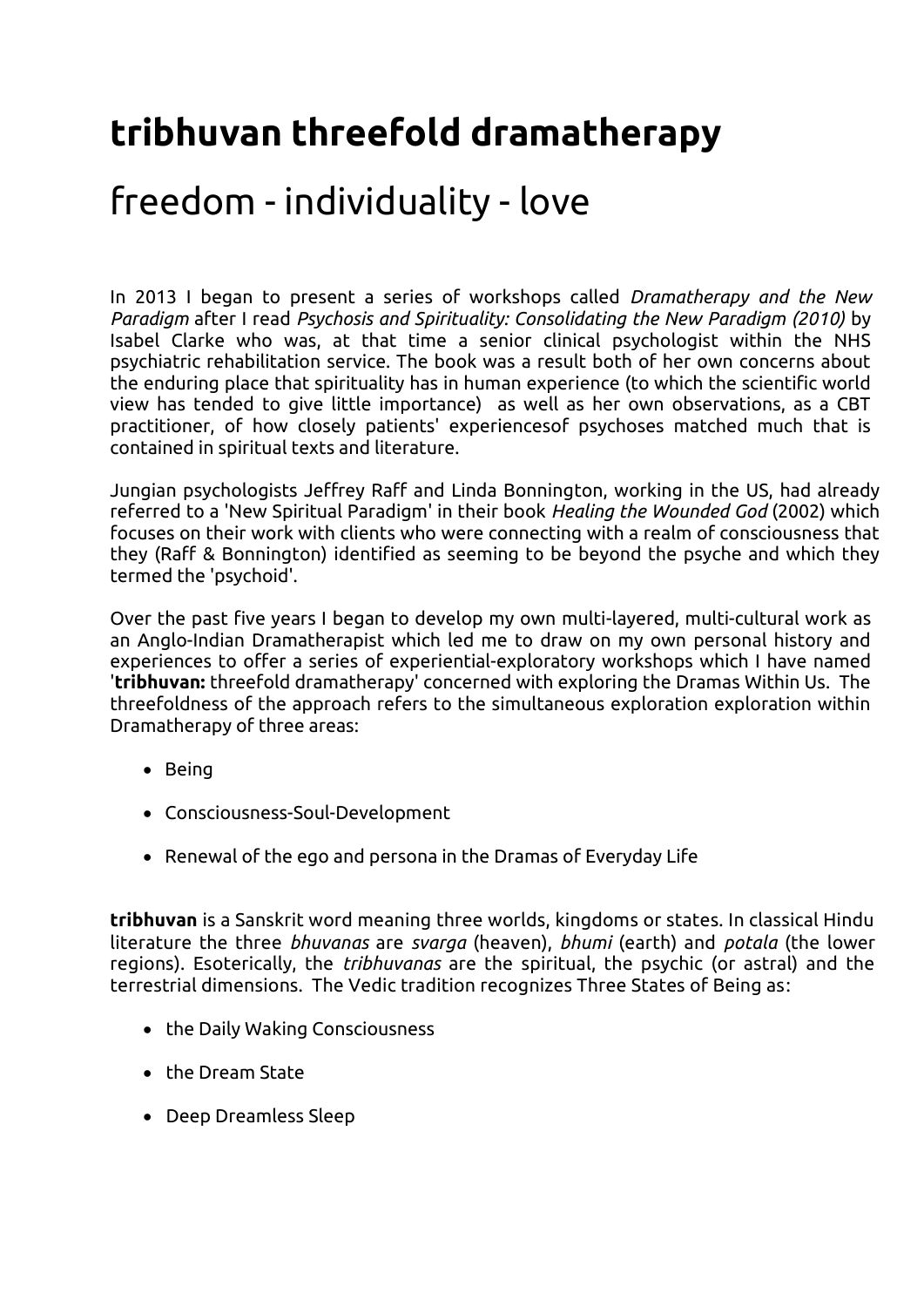The Tamil spiritual teacher Bhagavan Sri Ramana Maharshi's primary enquiry was in the question "Nan Yar? - Who Am I?" Sri Atmananda Krishna Menon, also, spoke of the Three States of Existence/Being identifying the Deep Sleep State as the touchstone of one's real Being nature and he raised the question "Who are You when you are in Deep Sleep?"The State of Deep Sleep does not have an external conscious manifestation but is still experienced by a Someone who exists in it while in it and then leaves it when passing into the Dream State or fully awakens. Rudolf Steiner, the founder of Anthroposophy, similarly, identified three states of Being – Awake, Dream and Deep Sleep.

Between outer external Presence and deeply internal Existence (or Absence?) there is a peripheral dimension of 'Inbetweenity'. Both Rudolf Steiner and Carl Jung (though there is no evidence that they ever met) were concerned with the presented Outer, the temporarily Hidden and the deeply Inner: with the seen Visible, the partially seen Peripheral Inbetween and the unseen Invisible. We are not conscious from each state to the next but the essential Beings that we are are aware, at some level of intuitive sensitivity, of each of these states – as the great Sufi poet/teacher Jalaludin Rumi told us "Body is not veiled from Soul, neither Soul from Body".

## *Why tribhuvan…?*

As a practising therapist and supervisor and also as ex-Chair of BADth I became personally involved with many of the changes in the working culture in which we have been increasingly required to practice. Some of these changes left me very concerned as I witnessed and observed much tension generated by some of the expectations of us as health professionals...

- a) the need to 'know and show' before any creative process is undertaken;
- b) the uniqueness and freedom of an individual is often undermined in the culture of the prevalent diagnostic and medical hegemony;
- c) general resistance to accept that which is "hidden" due to lack of measurable validating evidence – therefore some reluctance to validate the "unveiling" process in creative arts therapy;
- d) the concentration on conscious ("knowing") awareness and the cognitive acknowledgement by the patient/client of predicted "outcomes" sometimes before any exploration has been undertaken; (in this respect I seem to find myself reminding trainees in supervision that we are more often than not involved in unconscious processes with clients rather than in primarily providing clients with tool-kits for survival).